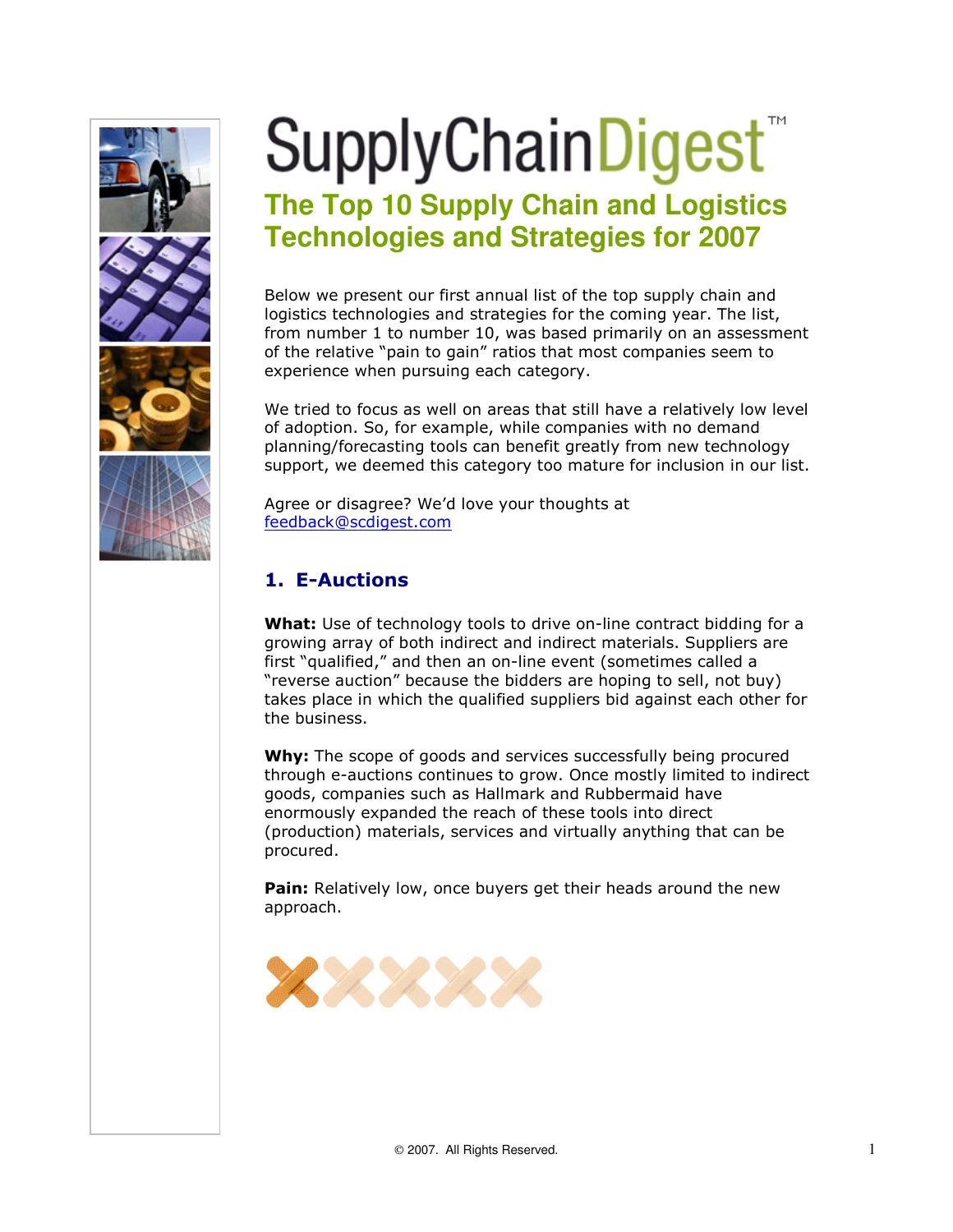Gain: Savings of up to 30% on purchased goods and services as a result of the auction process is not uncommon. Just think about it – why wouldn't this work?



#### Resources:

Supply Chain Digest's on-demand Videocast "Spend Management Vision at Hallmark" (http://www.sctvchannel.com/webinars/videocast.php?cid=734)

Article: Newell Rubbermaid Sees Prices Decline 11-47% Through On-Line Auctions: http://www.scdigest.com/assets/NewsViews/03-12-02-2.cfm

### 2. Labor Management Systems in Distribution

What: A combination of software, engineering and mindset change to improve logistics productivity. Labor management systems are typically built on discrete, engineered standards for specific tasks in a distribution center, plus detailed reporting at the individual operator level against the resulting dynamic goal time calculations for the day's work. More advanced deployments include detailed labor requirements planning, use of incentive pay, and sophisticated reporting regarding productivity across the enterprise.

Why: Adopters consistently report overall productivity gains of 7-15%, and often much more in specific areas like order picking. Labor management systems also have the advantage of being very predictable (the actual result generally comes very close to the expected value), and low risk (if there are problems you just don't get hurt very badly). This is one of the first things we would do if we were running a medium or larger DC.

**Pain:** Some significant change management is required, especially at the supervisor level, and developing standards takes time and effort, but those challenges are fairly contained, and after the lessons of the first DC, the rest usually go much easier.



Gain: Double digit productivity/throughput gains are common; reduced overtime; faster ability to train new/temporary operators. The consistent feedback – much more manageable, predictable DC operations.

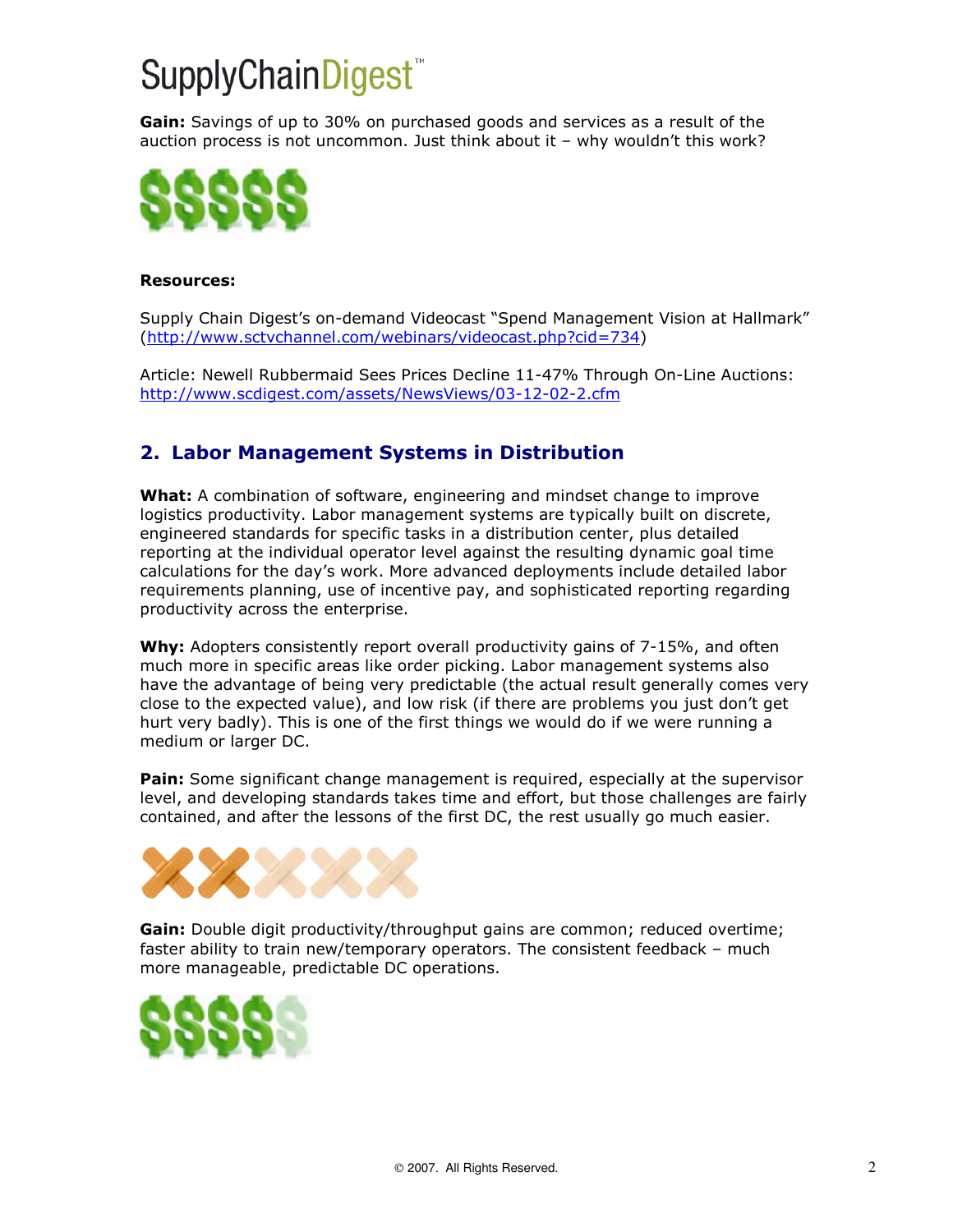#### Resources:

Supply Chain Digest's on-demand Videocast "Workforce Management Success at DCS Logistics." (http://www.sctvchannel.com/webinars/videocast.php?cid=732)

The Supply Chain Digest Letter – March issue on labor management – subscribe here: http://www.scdigest.com/letter/

### 3. Spend Management Visibility

What: Software that provides greatly improved visibility to what a company actually spends, where, and with what vendors.

Why: It's no different than a spending at home - when companies see where the money is really going, there are almost always opportunities to reduce spending levels. The visibility/attention alone has benefit, as well as providing a platform for consolidating purchases, improved negotiating power, and corralling so-called "maverick spend."

**Pain:** This is not a trivial IT task, requiring integration across many systems, and changing the way a company thinks about spend management requires strong leadership from the top, often in the face of organizational resistance.



Gain: Even small percentage reductions in overall spend can drive millions or, for larger companies, even hundreds of millions to the bottom line.



#### Resources:

Supply Chain Digest's on-demand Videocast "Spend Management at Johnson & Johnson" (http://www.sctvchannel.com/webinars/videocast.php?cid=735)

### 4. Demand Management/S&OP

What: A process, generally supported by some level of technology tools, of aligning the sell side and the supply side of the company around a unified financial and operations plan. While many companies have nominal sales and operations planning processes in place, the consistent feedback is that most are far from optimally effective. In parallel with the growth of S&OP is the concept of **demand** management, in which sales, marketing, finance and the supply chain work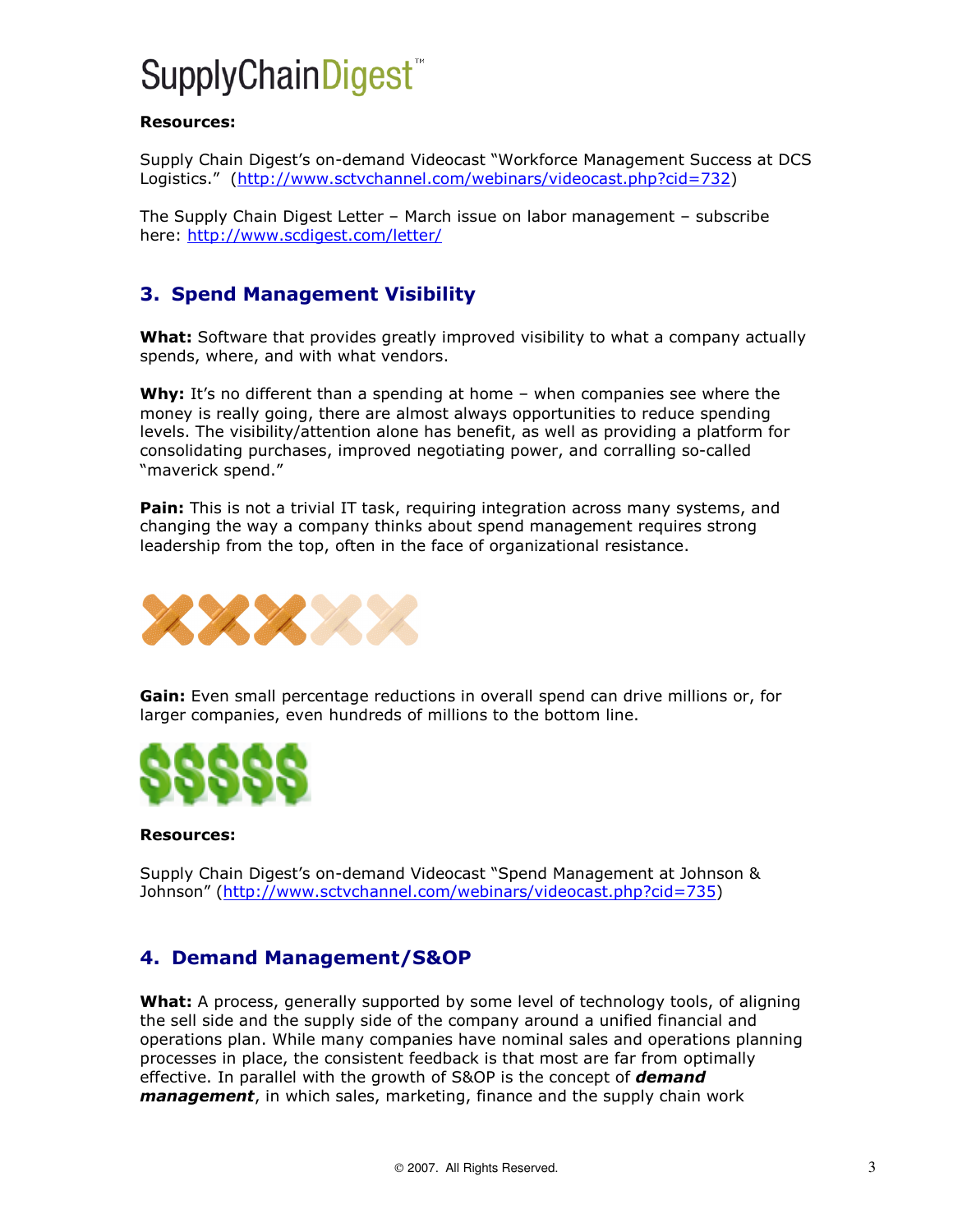together to drive demand and sales that maximize profitability, rather than simply reacting to forecast demand.

Why: In far too many companies, there is still a large chasm between sales/marketing and the supply chain. Lack of such alignment, the use of multiple forecasts within a corporation, and a lack of trust are among the most common complaints we hear from supply chain executives. As companies such as Dell, Hershey Foods, Bacou-Dalloz and many others have shown, rigorous S&OP processes can dramatically change corporate effectiveness.

**Pain:** To do S&OP right, and to move into a "demand management" mode, is a major corporate undertaking. Interestingly, we continue to hear examples of supply chain executives launching the initiative, but then insisting an exec from sales or marketing lead the process on a go-forward basis. If the CEO or COO isn't behind it, however, S&OP is unlikely to be successful.



Gain: Company alignment and execution across a consistent set of strategic goals, and a shared set of forecasts and objectives, is essential in today's hypercompetitive global markets. Companies that successfully implement S&OP react faster to opportunities, more consistently meet financial goals, and do so with less inventory and fewer out-of-stocks.



#### Resources:

Article: Balancing Supply and Demand – a Long Way to Go: http://www.scdigest.com/assets/FirstThoughts/06-08-31.cfm

Article: Thinking about Demand Management: http://www.scdigest.com/assets/FirstThoughts/05-03-17.cfm

Expert Insight: S&OP's Future – The Top Management War Room: http://www.scdigest.com/assets/Reps/Expert-Insight-Wallace\_05-11-17.cfm

Expert Insight: Sales & Operations Planning – The Bang for The Buck: http://www.scdigest.com/assets/Reps/Expert-Insight-Wallace\_05-09-29.cfm

Article: Why Is Sales & Operations Planning So Hot?: http://www.scdigest.com/assets/Reps/Expert-Insight-Wallace\_05-09-23.cfm

The Supply Chain Digest Letter – April issue on S&OP – subscribe here: http://www.scdigest.com/letter/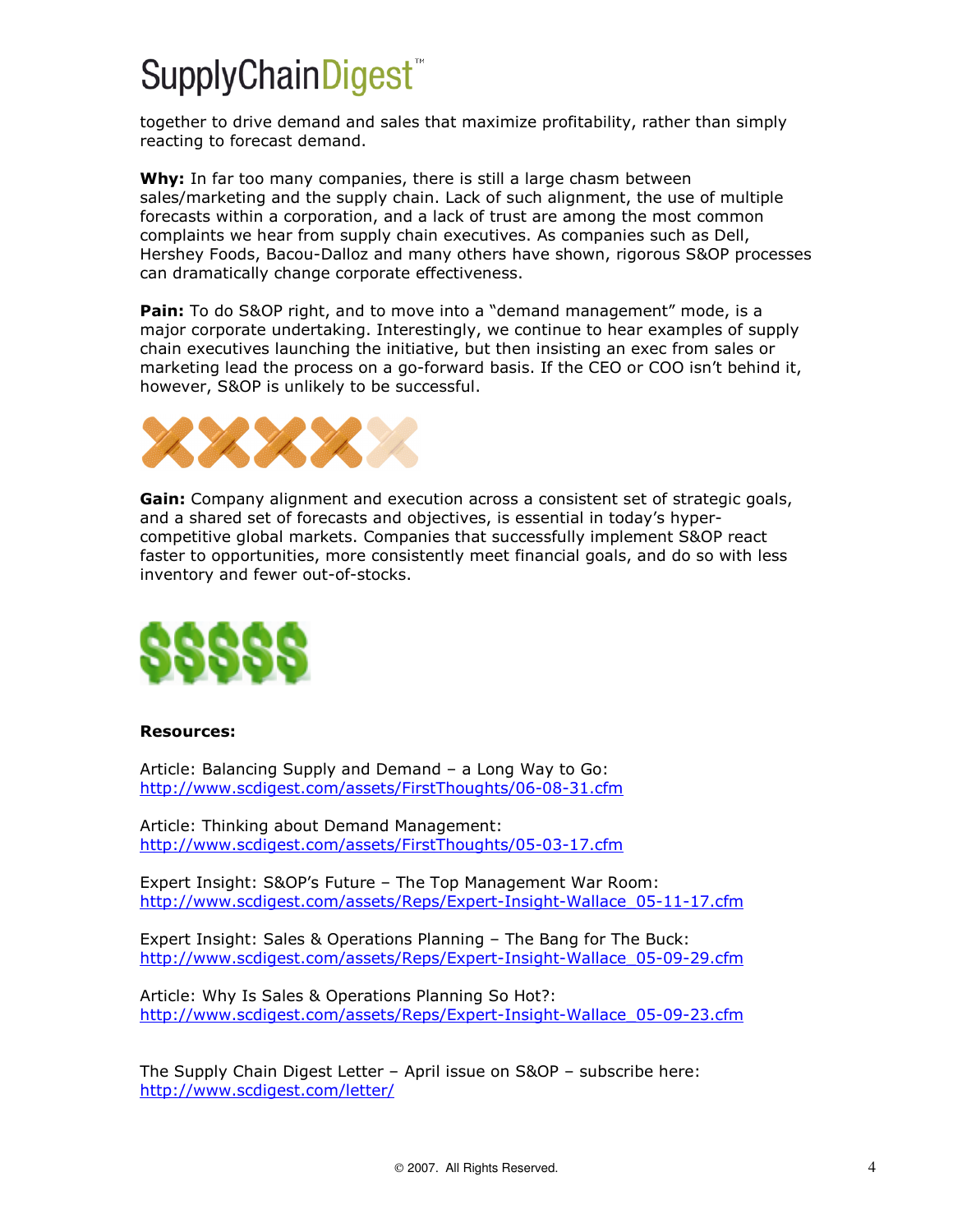### 5. Supplier Portals

What: The technology has existed for some time now to relatively easily integrate suppliers through increasingly functional web portals. The scope of activities is very broad, from purchase order management, to providing demand visibility, to advance ship notice and bar code label generation, to generating dynamic inbound shipment requirements. JC Penney and QVC, at the high end, and Stage Stores, in the midmarket, are examples of retailers who have profited enormously from such dynamic inbound programs.

Why: It's all about supply chain integration, and supplier portals today make it fairly easy to accomplish. Still, many companies have only taken baby steps, or none at all.

**Pain:** Compared to EDI, this is a breeze. Yes, there is effort to train and get suppliers on board, but companies that take a disciplined approach, and invest in training, find it's not nearly has difficult as many think.



Gain: The benefits depend on the scope of the initiative and a company's specific situation. Significant reduction administrative costs can be achieved by going electronic in terms of purchase order management. Inbound receiving costs can be reduced by as much as 30% though receipt of advanced ship notices. Taking control of inbound freight and use of dynamic routing can reduce transportation costs substantially.



#### Resources:

Supply Chain Digest's on-demand Videocast "Spend Management at Johnson & Johnson" (http://www.sctvchannel.com/webinars/videocast.php?cid=735)

QVC Case study: http://www.scdigest.com/assets/NewsViews/06-06-08-3.cfm

Stage Stores Case Study: http://www.sctvchannel.com/PDFAccess.php?cid=860

JCPenney Case Study: http://www.scdigest.com/assets/NewsViews/05-05-19-2.cfm

ADP Supplier Portal Case Study: http://www.scdigest.com/assets/NewsViews/05-01- 06-1.cfm

Article: The Less Sorry State of ASNs: http://www.scdigest.com/assets/FirstThoughts/06-09-21.cfm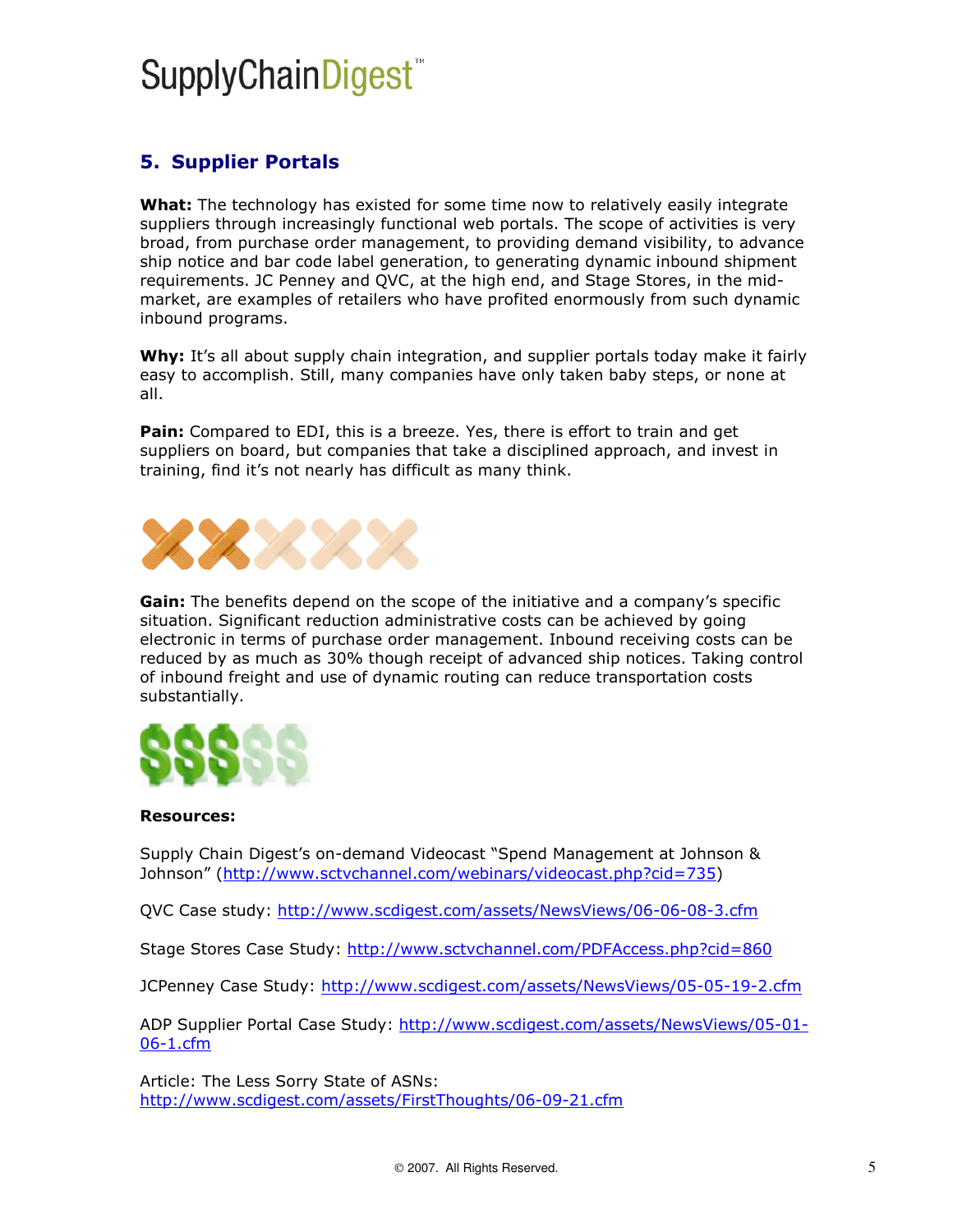### 6. Network Optimization

What: Use of network optimization software to find the optimal balance between costs and service in the configuration of a company's supply chain network. Increasingly, these tools are being used more tactically than in the past, supporting global sourcing strategies, more short term inventory planning decisions, new product introductions, and even sales and operations planning.

Why: The environment is increasingly dynamic, meaning that the "optimal" network of today loses optimality faster than ever, like a new car driving out of the parking lot loses resale value. Globalization and the interest in outsourcing/offshoring add further complexity. There are millions of dollars to be gained by more frequently retuning the network, and improving medium term planning with the support of optimized recommendations and "what if' analyses.

Pain: There is some pain, which is why too many companies shy away from the effort. The pain comes in two forms: (1) the effort to get the data and build the models to use in the optimization; (2) the supply chain change required to execute the new strategies. On the first, the tools are increasingly easy to use, and data from datawarehouses and ERP available to support the model building. On the second, the move to more integrated supply chain organizations helps eliminate some barriers to cross functional trade-off execution.



Gain: Dell estimated that use of network optimization tools has probably saved them something like \$100 million in supply chain and logistics costs the past few years. Grocer A&P reduced its delivered cost by almost 50 cents per case after implementing new network strategies. Hershey Foods found, somewhat to its surprise, that the lowest hanging fruit was not moving production offshore but in reoptimizing its existing production lines. An increasing number of companies are saving money consistently, not just in a one time re-optimization, by using the tools to support on-going supply chain decisions.



#### Resources:

Article: Supply Chain Network Design in an Era of Dynamic Costs: http://www.scdigest.com/assets/FirstThoughts/06-03-02.cfm

Article: Building a Flexible Supply Chain Network: http://www.scdigest.com/assets/NewsViews/06-03-08-1.cfm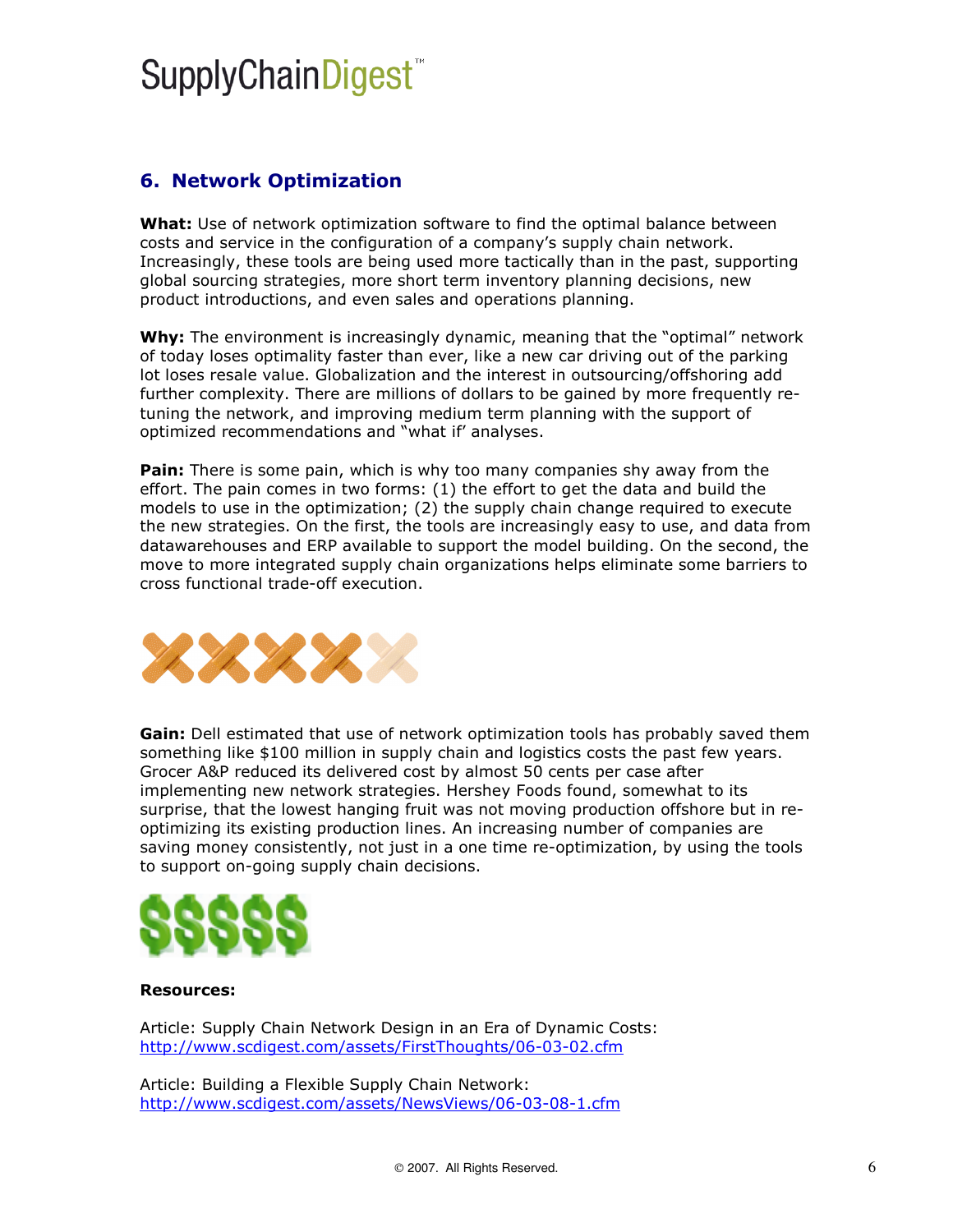The Supply Chain Digest Letter – February issue on network optimization – subscribe here: http://www.scdigest.com/letter/

### 7. Transportation Management Systems (TMS)

What: Software systems that enable shippers to automate planning and execution, connect electronically with carriers, and reduce freight costs though optimal mode selection, optimal carrier assignment, shipment consolidation, and use of continuous moves.

Why: Despite a slight current reprieve, transportation costs have been rising dramatically, and capacity has been extremely tight. In addition, companies have become increasingly aware of the role of transportation in overall supply chain strategies. TMS improves transportation performance and generally delivers an outstanding financial payback.

**Pain:** TMS implementations are similar to any major software project – there is a decent effort in set up, configuration and integration. On-demand solutions offer the promised of reduce implementation scope, but sometimes at the cost of reduced capabilities. Change management can be a challenge, especially when going from decentralized to centralized operations, as many TMS initiatives support.



Gain: The benefits of centralization are many and clear, and it is almost impossible to move to a centralized transportation strategy without the support of a strong TMS. Heavy LTL shippers generally have large opportunities for consolidation, and many benefit simply from optimal mode and carrier selection. We're giving it three dollar signs, but for some it can easily be four or even five, depending on their current level of freight spend, automation and opportunity for consolidation.



#### Resources:

See the December SCDigest Letter on TMS resource page for a wealth of information, case studies, vendor listings and tools:

http://scdigest.com/letter/TMS\_06\_12.cfm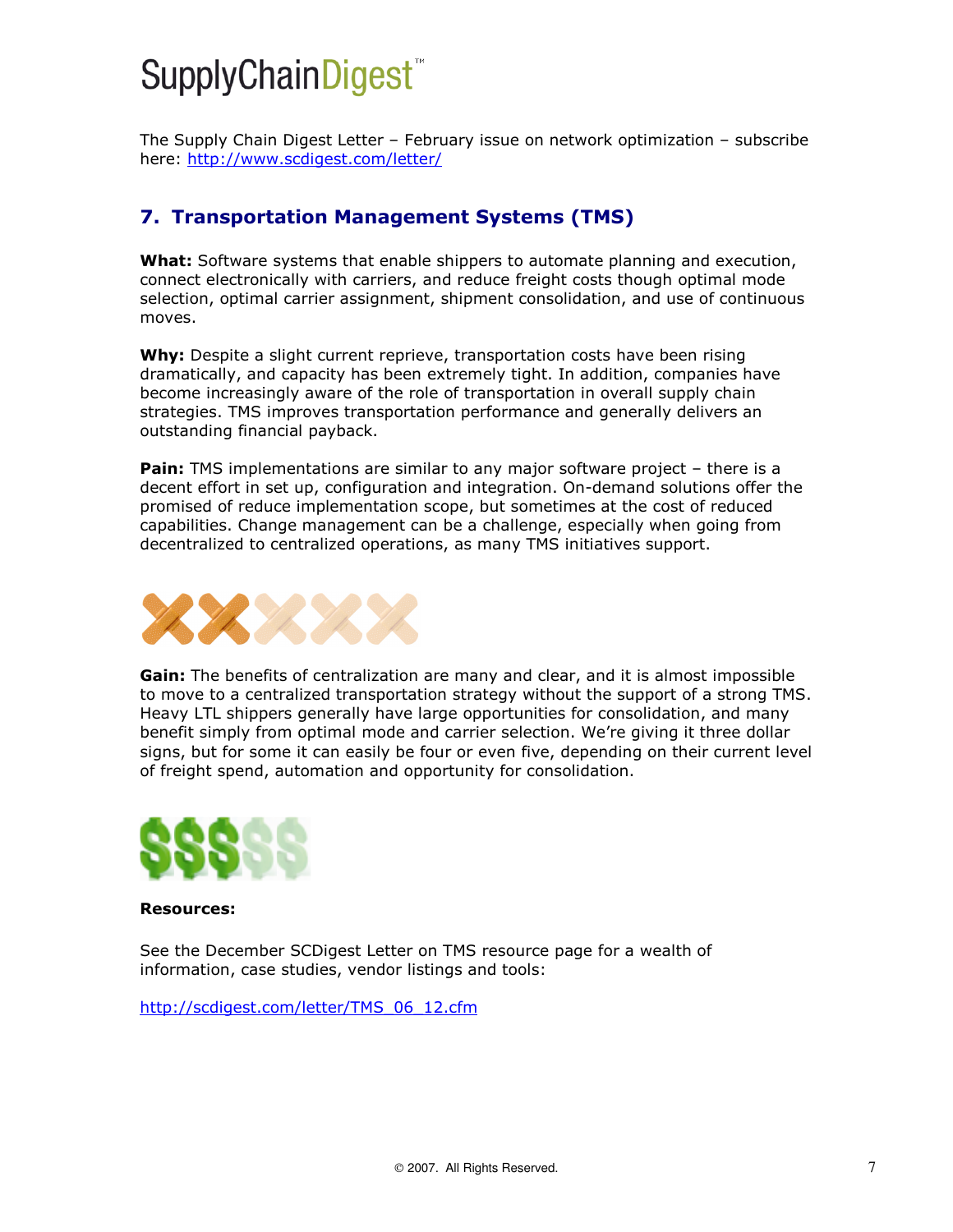### 8. Strategic/Global Sourcing

What: Use of a more integrated, consolidated approach to supplier selection and procurement, including evaluating total supply chain costs, and consolidating purchasing power. Rapidly, strategic sourcing is also tightly tied to offshoring and global sourcing strategies. We probably could have moved this up on the list, but the opportunities vary dramatically company to company.

Why: Many companies have saved many millions through a more strategic approach to procurement. Global sourcing is becoming a nearly ubiquitous strategy, though for many the gains haven't fully materialized. Still, as we've written, to succeed as a company today, when it comes to the global supply chain, you better be good.

Pain: These are long, multi-year initiatives, which can involve a high degree of risk. Companies implementing global sourcing strategies are sometimes frustrated that the projected savings aren't as substantial as estimated do to challenges in execution. That said, for some purchase categories, strategic and global sourcing can be relatively easy.



Gain: Very dependent on company specifics, but the opportunities for reduce procurement costs can be huge for many companies.



#### Resources:

Supply Chain Digest's on-demand Videocast "Low Cost Country Sourcing Revisited" (http://www.sctvchannel.com/webinars/videocast.php?cid=736)

Article: Columnist Says Wide Gap Between Global Supply Chain Needs and Current Technology in Most Companies: http://www.scdigest.com/assets/NewsViews/05-03-10-1.cfm

SCDigest White Paper: Global Commerce Management - The Executive Business Case for Operational Excellence: http://www.scdigest.com/archive-reps.cfm

Expert Insight: Lean, Agile and Adaptable Global Organizations Part 1 – An Information Technology Perspective: http://www.scdigest.com/assets/Reps/Expert-Insight-Blinco\_05-12-01.cfm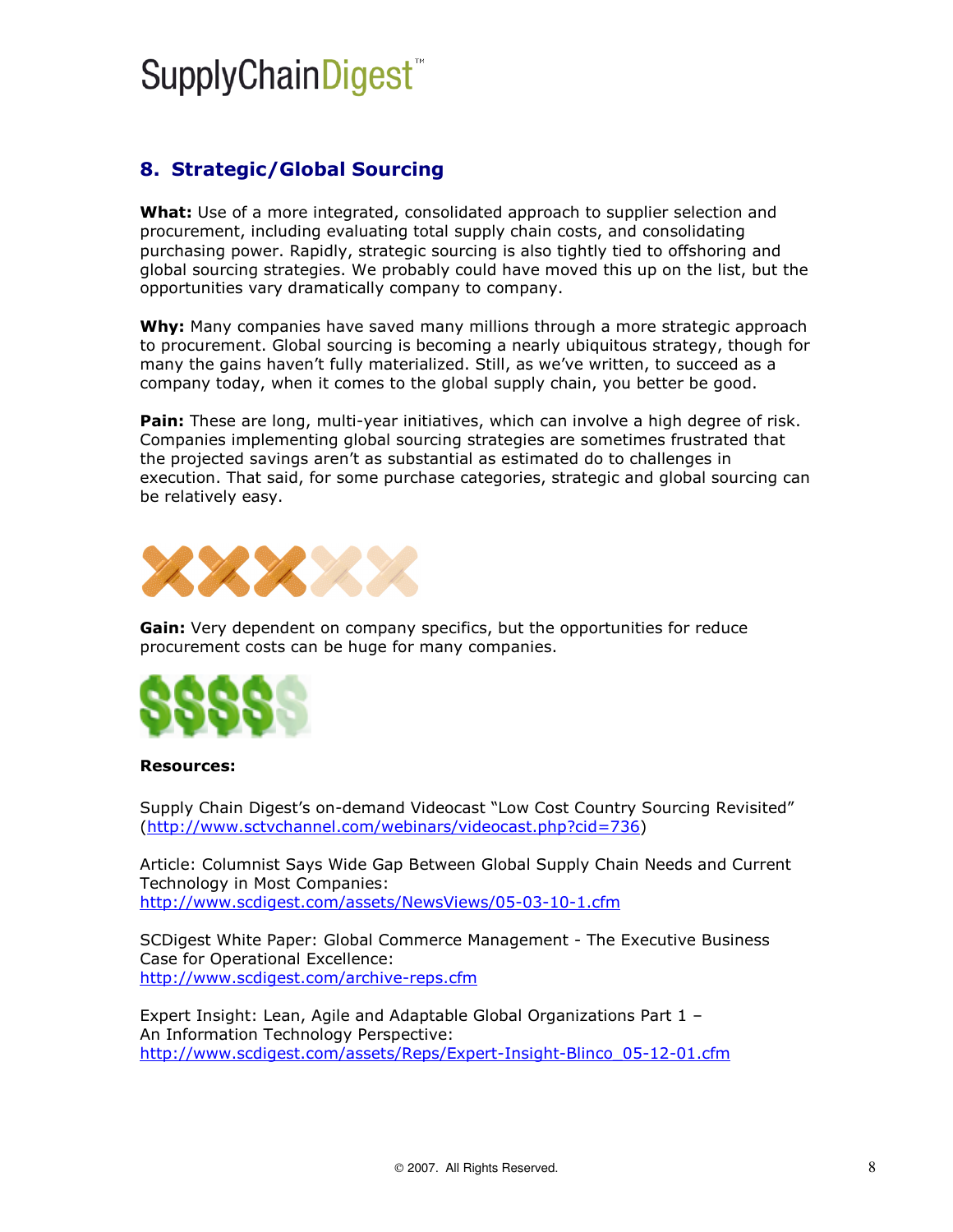Expert Insight: Lean, Agile and Adaptable Global Organizations Part 2 – An Information Technology Perspective: http://www.scdigest.com/assets/Reps/Expert-Insight-Blinco\_06-01-05.cfm

### 9. Wireless in the Warehouse

What: While use of radio frequency/wireless terminals in distribution centers is at one level a highly penetrated and mature market, we continue to be amazed at the number of even fairly large companies that are still using paper-based systems in their DCs.

Why: Moving to a paperless, real-time environment just makes sense. RF reduces labor and administrative costs, reduces errors, and can enable further productivity gains with more interactive system direction from a WMS. Virtually no one who implements wireless in the warehouse can imagine going back.

**Pain:** It used to be fairly hard and expensive. Not any more. With advances in technology and standards, the pain is almost inconsequential.



Gain: The return isn't amazing, but generally solid, and it's just the way a DC should be run.



### 10. Yard Management Systems (YMS) and Dock Door **Scheduling**

What: Software tools, implemented either stand-alone or in conjunction with a WMS or TMS, that provide visibility into yard inventory and optimize appointment scheduling and execution on inbound and outbound dock doors. The category has enjoyed substantial growth in the past two years.

Why: Too many companies are still fairly blind to inventories in their yards. Hours of service rules and detention charges make it more necessary to crisply execute at the dock, as do lean and JIT/synchronized supply chain strategies.

Pain: Very low. The issue has always been payback, and the changes above make it easier and easier to justify.